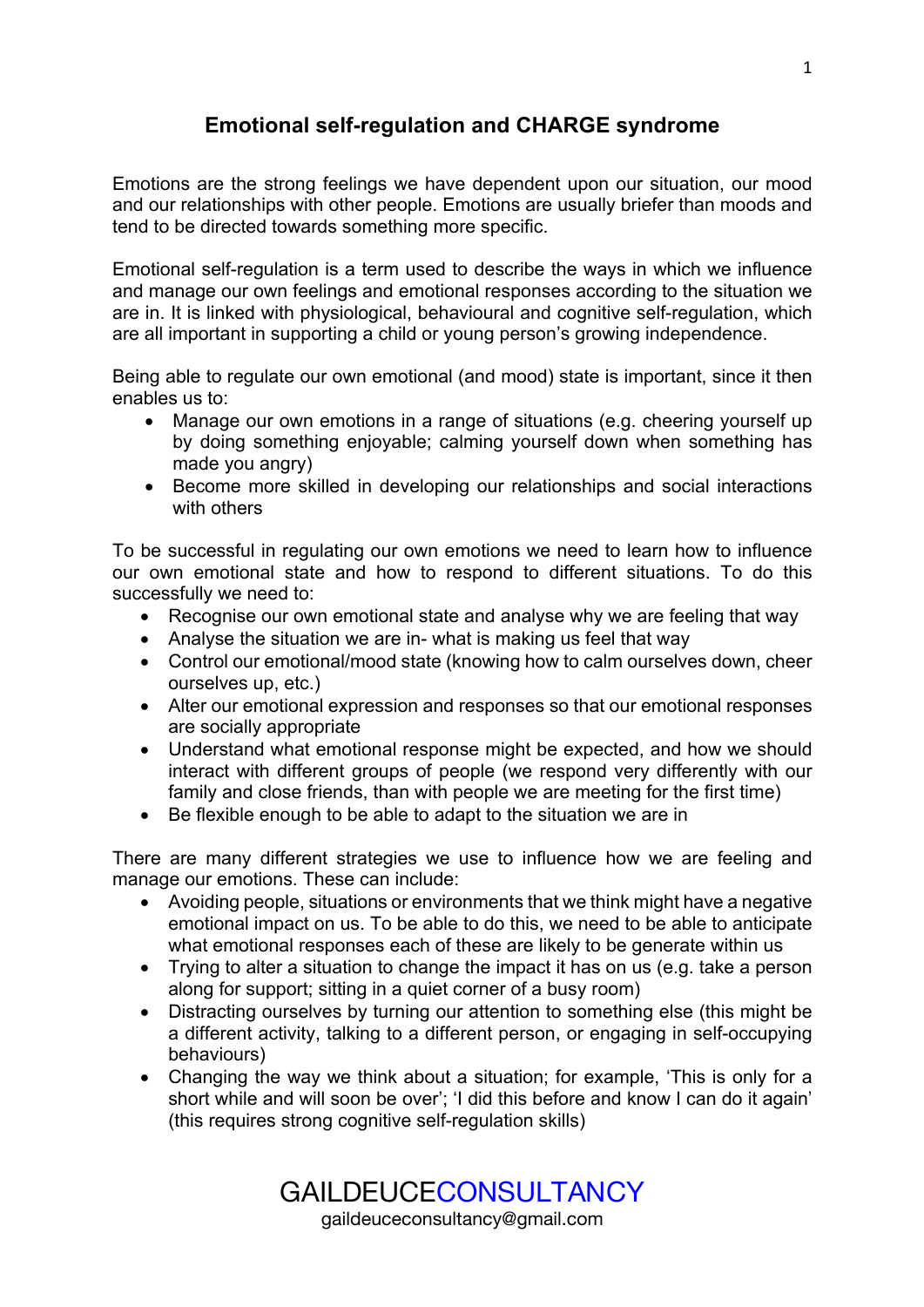It is important to recognise that although we might use emotional self-regulation to change our negative emotional state (often seeking to reduce or change the situation we are in), we also use emotional self-regulation to intensify or prolong a positive emotional feeling.

#### **Why do learners with CHARGE syndrome struggle with emotional selfregulation?**

There are a number of reasons why an individual with CHARGE may struggle with poor emotional self-regulation including:

- Multi-sensory impairment
- Difficulty and delay in language development
- Communication difficulties
- Executive function difficulties
- Developmental delay
- Poor health

#### **Some helpful strategies**

- Teaching the child/young person what it means when they are feeling an emotion
- Teaching an emotions vocabulary
- Using concrete visual supports such as a colour chart (e.g. red/green), or a face chart to describe a feeling, or a scale chart to describe the strength of feeling (e.g.  $1 = \text{very calm}, 10 = \text{very angry}$ )
- Labelling their emotions for them as they occur during the day (e.g. 'I think you are a bit excited/fed up/sad etc.)
- Drawing their attention to how their peers are feeling (e.g. 'He's very sad/upset because he fell over')
- Drawing their attention to how you are feeling (e.g. 'I am so happy/proud because you did that all by yourself')
- Mirroring feeling through use of exaggerated facial expressions and body language
- Modelling and discussing how to respond in different situations. This might include the use of role play to explore specific situations
- The use of clear routine and structure and clear preparation when changes are to be made

In addition, it is vital to also equip the child or young person with strategies to manage or reduce strong, negative emotions when they experience them (as we all do from time to time!):

- Learning to recognise those situations that might cause them to have a strong feeling, and then how to engage in, or avoid those situations
- Once the child/young person is calm after experiencing a strong, negative emotion, walk them through what happened (through the use of drawings or

## **GAILDEUCECONSULTANCY**

gaildeuceconsultancy@gmail.com